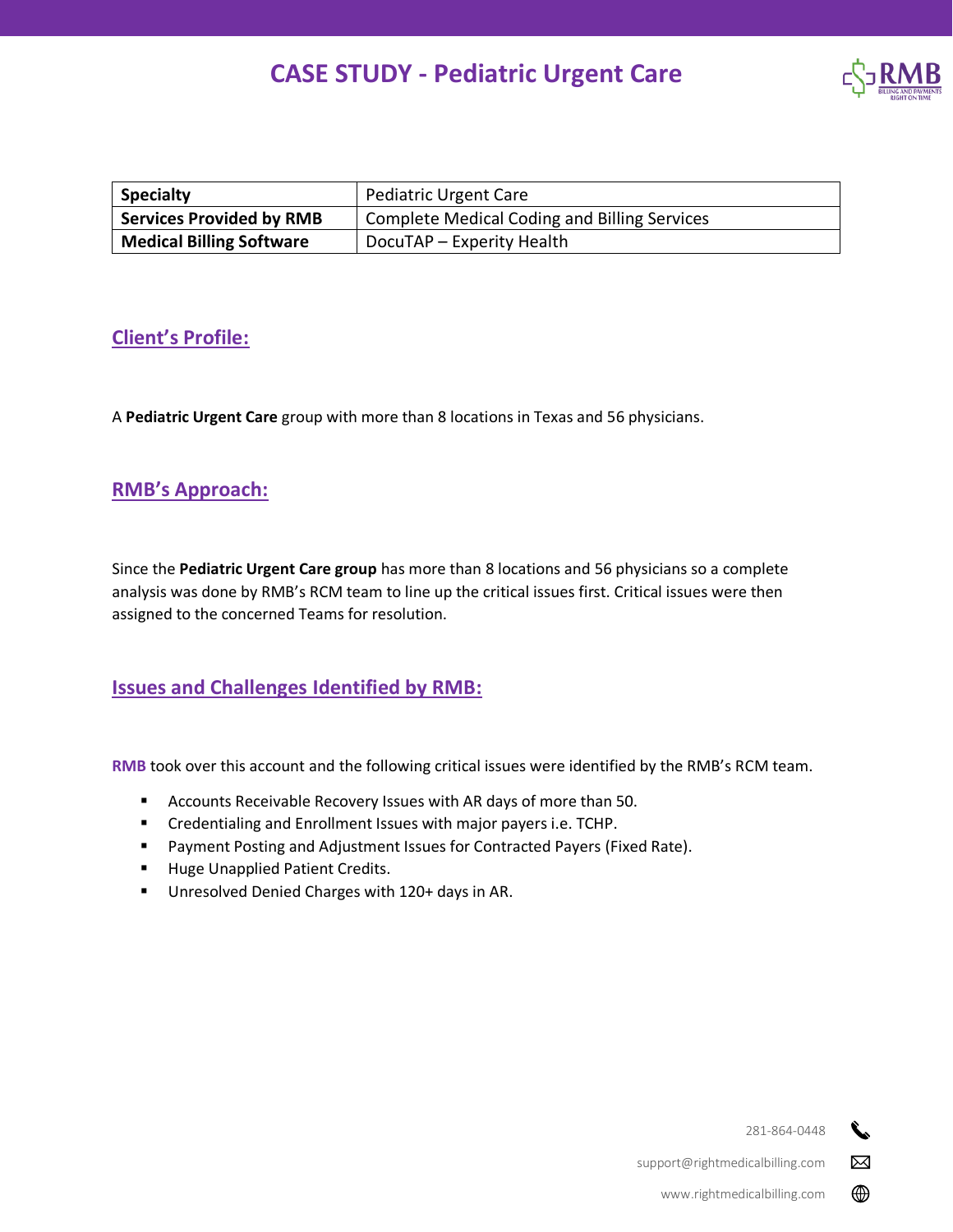# **CASE STUDY - Pediatric Urgent Care**



## **Solutions:**

#### **i- Accounts Receivable Recovery**

RMB Accounts Receivable Recovery team analyzed the total AR to prioritize the claims that could be resolved within the timely filing limit.

All claims within the timely filing limit were resubmitted after fixing the billing and coding errors.

Appeals were sent for all the claims falling out of timely filing, and RMB was able to collect more than \$200K from 120+ aging.

RMB was able to gradually reduce the total AR from \$1,300K to \$250K, around 80% AR was reduced within 4 months.

Days in AR were reduced from 50 to 20 on average within 6 months.

The collections ratio was improved from 72% to 85% within 3 months.





281-864-0448

r.

 $\boxtimes$ 

⊕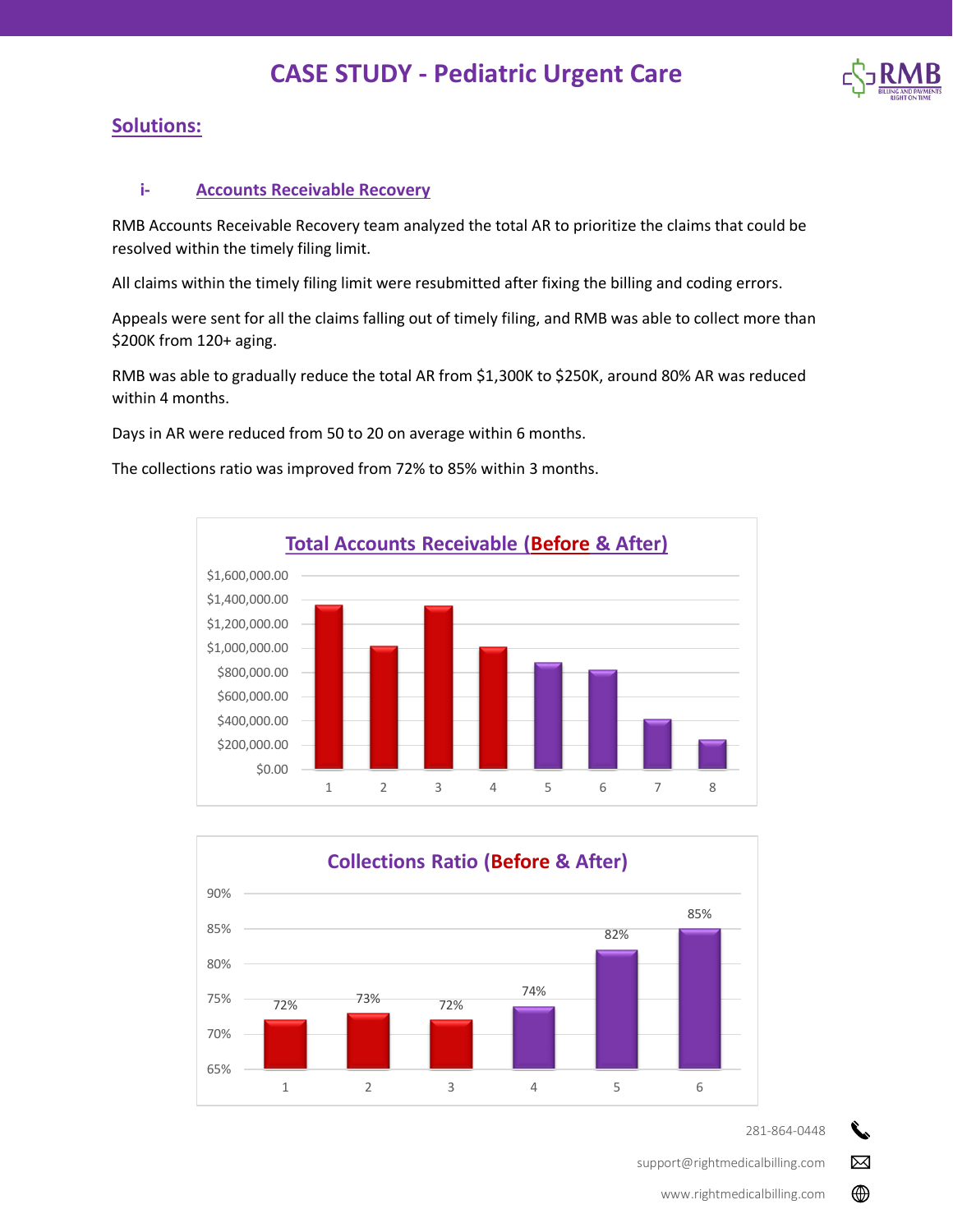

### **ii- Credentialing and Enrollment**

Around \$200K charges were pending in Accounts Receivable due to enrollment issues with major payers such as TCHP, RMB team worked with TCHP and other payers to get them reprocessed and reimbursed after fixing the enrollment issues.

Around \$100K charges were on hold and waiting to be written off because the rendering physicians were out of network but after careful review of enrollment status and effective dates, charges were submitted to the payers to get them reimbursed at out-of-network rates, ultimately saving \$100K for the client.

Around 50 physicians have been enrolled with the payers for all 8 locations.

### **iii- Proper Payment Posting and Adjustment Verification**

**Pediatric Urgent Care group** has negotiated contracts (fixed rates) with most of the major payers, so RMB's RCM team recommended reviewing the previous payment posting and adjustments to identify any underpaid claims.

After review, around \$80K charges of TCHP were identified as underpaid and were sent back for reprocessing.

#### **iv- Plan to manage Unapplied Patient Credits**

**Pediatric Urgent Care group** was collecting upfront Copayment and due to incorrect copayment verification, around \$20-\$25K per month was being added in Unapplied Patient Credits.

RMB's RCM team helped in verification of correct copay and also came with a plan to refund the patient credits after proper reconciliation process.

#### **v- Denials Management**

Most of the claims were being denied for enrollment issues, Coordination of benefits and missing CLIA. After complete analysis, issues were assigned to the concerned teams.

Enrollment Issues: Incomplete enrollment application, CLIA # and non-participating providers issues were fixed by Enrollment Team, until now RMB has enrolled more than 50 physicians with different peyers.

Coordination of Benefits: COB denials were fixed by RCM and Patient Help Desk after verification of benefits from the payers and patients.

281-864-0448

 $\boxtimes$ 

⊕